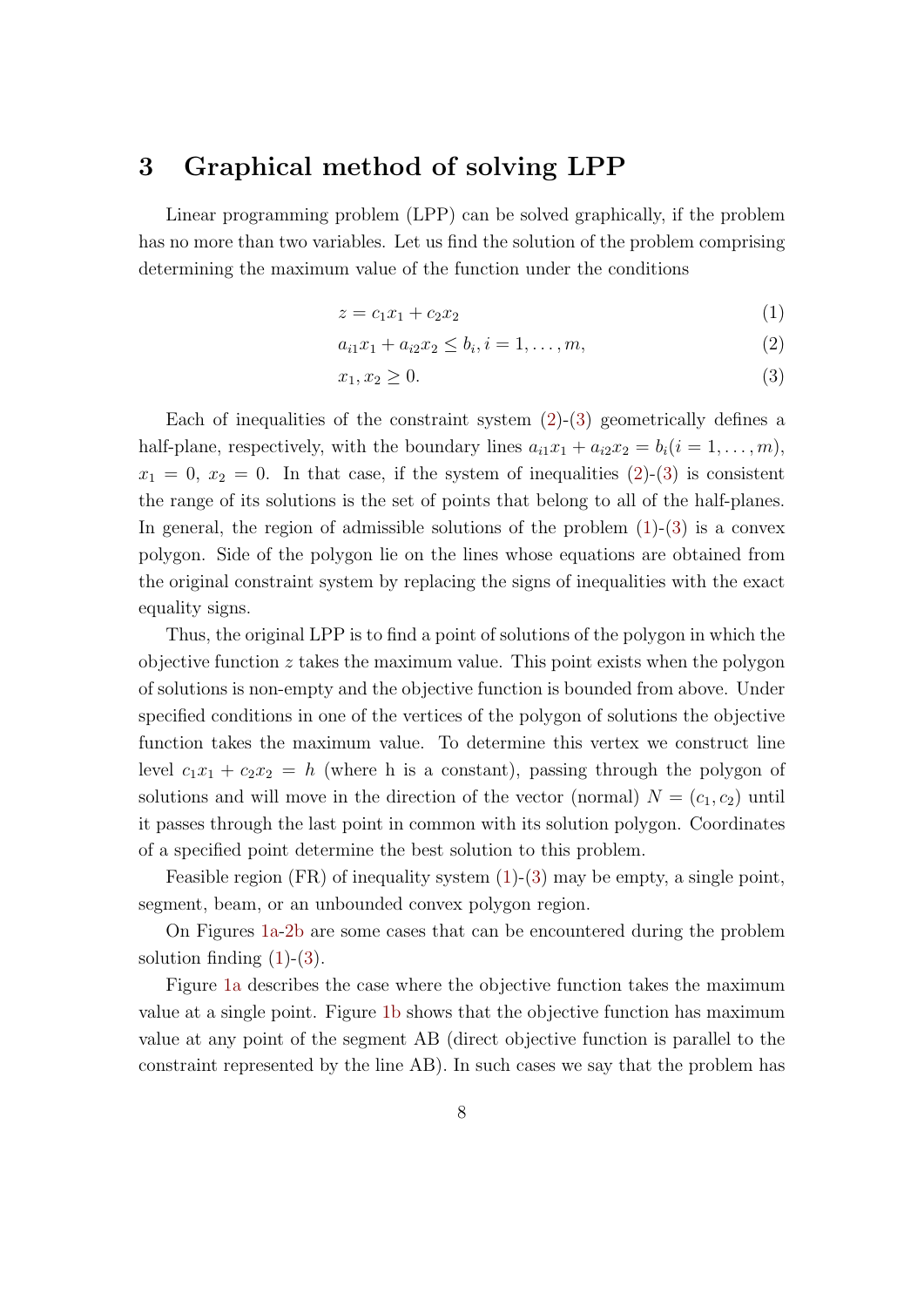an alternative optimum.

<span id="page-1-0"></span>

Figure 1: Examples of problems with the consistent system and limited objective function

So, if the feasible region is a convex polygon (limited region), the maximum and minimum of the linear function  $z$  is reached at least one of the vertices of the polygon. If the extreme value of  $z$  is reached at two vertices (the case of alternative optimum), the same extreme value is reached in any point on the segment joining the two vertices.

In the case of an unbounded region maximum (minimum) of the function z either does not exist if  $z$  is unbounded from above (below, or is reached at least at one of the vertices of the area. Figure [2a](#page-2-0) shows the case where the objective function is not bounded from above on the set of feasible solutions, and Figure [2b](#page-2-0) shows the case where the system of constraints is inconsistent.

Thus, the geometric method for solving the LPP for a maximum includes the following steps:

1. The construction of the boundary lines, the equations of which are obtained by replacing in the constraints [\(2\)](#page-0-0) and [\(3\)](#page-0-1) inequality signs with the exact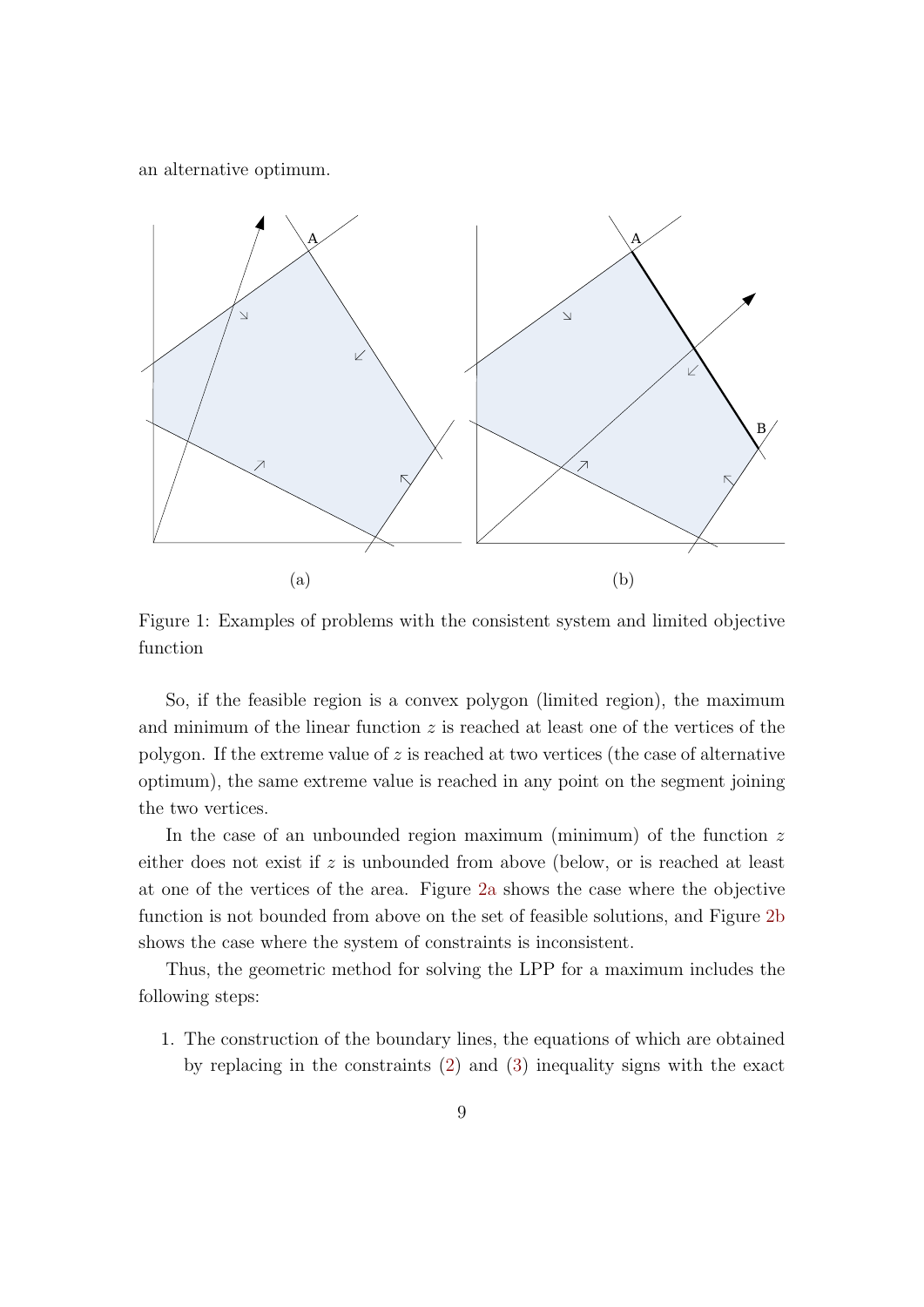<span id="page-2-0"></span>

Figure 2: Examples of special cases

equality signs.

- 2. Finding the half-planes defined by each of the inequality constraints of the problem. To determine on which side of the boundary line the half-plane corresponding to a given inequality is located, it suffices to verify any point (the easiest way is to take point  $(0,0)$ ). If after substituting its coordinates in the left-hand side the inequality is satisfied, the halfplane faces the point of measurement, if the inequality is not satisfied, then the corresponding halfplane faces the opposite direction. The direction of the half-plane is indicated by sign " $\rightarrow$ " or shading. (Inequalities  $x_1 \ge 0$  and  $x_2 \ge 0$  also correspond to the half-planes).
- 3. Finding solutions polygon.
- 4. Construction of the vector  $N = (c_1, c_2)$ .
- 5. Construction of the line  $c_1x_1 + c_2x_2 = h$  that passes through the solutions polygon.
- 6. Moving the line  $c_1x_1 + c_2x_2 = h$  to the direction of vector N. whereby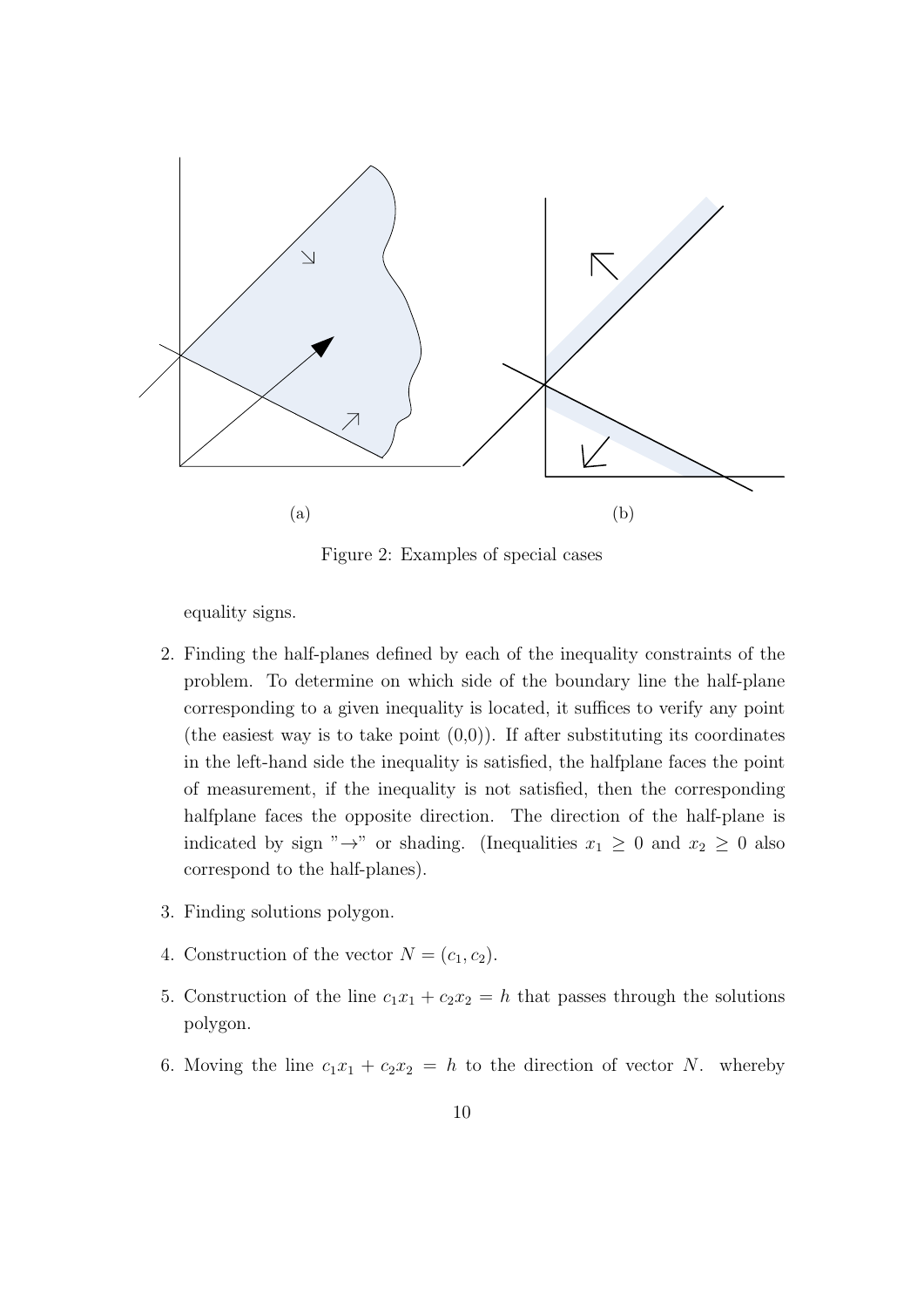finding point(s) in which the objective function takes the maximum value, or determining unbounded function from above on the set of solutions.

7. Determination of the coordinates of optimum point of the function and calculation of the objective function value at this point.

Note that finding the minimum value of a linear function for a given set of constraints is different from the location of its maximum value at the same constraints only in that line-level  $c_1x_1 + c_2x_2 = h$  moves not along the vector  $N = (c_1, c_2)$ , but in the opposite direction.

## 3.1 Example solution of LPP using graphical method

$$
\max z = 3x_E + 2x_i \tag{4}
$$

$$
1x_E + 2x_i \le 6\tag{5}
$$

$$
2x_E + 1x_i \le 8\tag{6}
$$

$$
-1x_E + 1x_i \le 1\tag{7}
$$

$$
1x_i \le 2\tag{8}
$$

$$
x_E, x_i \ge 0 \tag{9}
$$

Feasible region of the problem is the polygon ABCDEF (Figure [3\)](#page-4-0). The optimal solution to the problem - point C (the closest point of intersection of constraints to the point of the objective function vector vertex). Values  $x<sub>E</sub>$  and  $x<sub>i</sub>$  at this point are determined by solving the system of two equations  $1x_E + 2x_i = 6$ ,  $2x_E + 1x_i = 8$ . Solving it, we get:  $x_E = \frac{10}{3}$  $\frac{10}{3}$ ,  $x_i = \frac{4}{3}$  $\frac{4}{3}$ . Revenue z received in this case, will be  $\frac{38}{3}$ (thousand dollars).